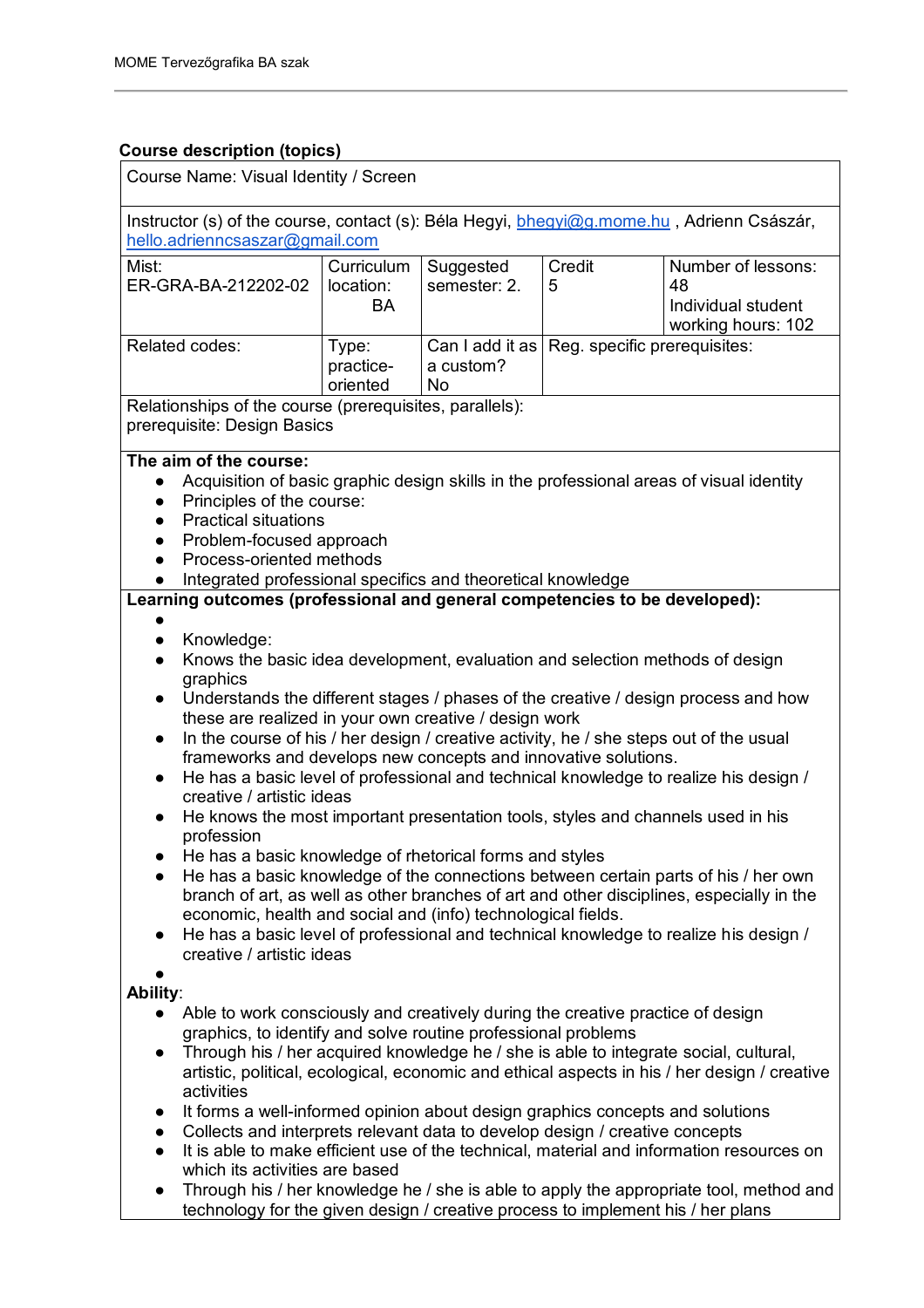Relying on the experience gained during his  $/$  her studies, he  $/$  she is able to analyze, process and manage the knowledge material, and he / she is able to apply a critical attitude within his / her own branch of art.

#### ● **Attitude:**

- He thinks consciously about the social aspects of his works
- Participates openly and communicatively in the design or shaping of projects
- ●
- Autonomy and responsibility:
- He / she becomes aware of and implements his / her own artistic concepts on his / her own
- It mobilizes your knowledge and skills in situations that meet different technical **requirements**
- He accepts and authentically conveys the social role and values of his field

#### **Topics to be processed within the course:**

- Symbolization
- Basic issues of visual identity
- Branding
- Basic design methodology issues
- **•** Interactivity
- Peculiarities of the mechanism of action of online media
- Screen based manufacturing technology

●

#### **Peculiarities of learning organization / process organization:**

- The course of the course, the nature of each session and their schedule (indicating the division of the teacher's contribution in the case of several teachers:
- Description of tasks, topic consultation, description of goals and expectations (seminar, consultation)
- Expertise, methods of topic research (seminar)
- Professional and technical specifications (seminar)
- Extension of knowledge related to the topic and development of the criteria system (lecture, seminar)
- Problem map and analysis (consultation)
- Conscious structure of the planning process (consultation)
- Concept development (consultation)
- Impact analysis, test phase (consultation)
- Outline design presentation (seminar)
- Technical implementation, modeling, prototyping (workshop work)

#### ●  **Students' tasks and tasks:**

- Active participation in seminars and consultations
- Independent preparation and presentation on a topic issued by the instructor of the course
- Documentation and presentation of the topic research, concept and design process in the form of a presentation
- Professional technical preparation of the plans, digital modeling
- ●

#### **Learning environment:**

- classroom
- external location
- digital lab

#### **Evaluation:**

#### **Requirements to be met:**

- **Presentation showing:**
	- topic research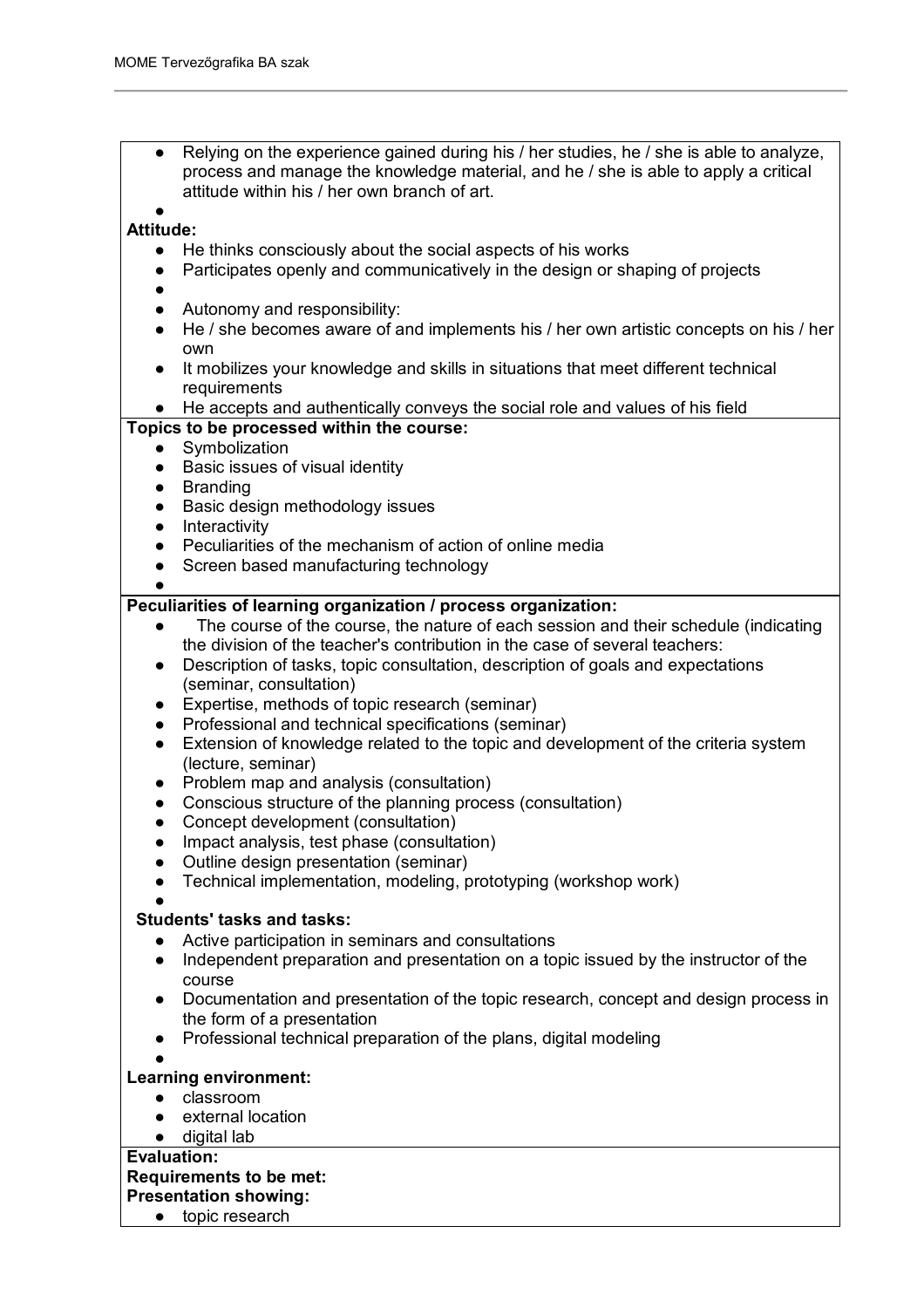| concept design<br>phases of the design process<br>$\bullet$<br>documentation of finished plans<br>Creating and presenting a digital model / prototype<br>Submission / upload of the design documentation by the specified deadline and<br>according to the specified technical parameters<br>Active participation in lessons min. 60%                                                                                                                                                                            |
|------------------------------------------------------------------------------------------------------------------------------------------------------------------------------------------------------------------------------------------------------------------------------------------------------------------------------------------------------------------------------------------------------------------------------------------------------------------------------------------------------------------|
| <b>Evaluation method:</b>                                                                                                                                                                                                                                                                                                                                                                                                                                                                                        |
| oral answer, presentation                                                                                                                                                                                                                                                                                                                                                                                                                                                                                        |
|                                                                                                                                                                                                                                                                                                                                                                                                                                                                                                                  |
| <b>Evaluation criteria:</b>                                                                                                                                                                                                                                                                                                                                                                                                                                                                                      |
| Coherence of the research-design-implementation process                                                                                                                                                                                                                                                                                                                                                                                                                                                          |
| The functional, aesthetic quality of the end result                                                                                                                                                                                                                                                                                                                                                                                                                                                              |
|                                                                                                                                                                                                                                                                                                                                                                                                                                                                                                                  |
| <b>Calculation of the grade:</b>                                                                                                                                                                                                                                                                                                                                                                                                                                                                                 |
| Process (quality level of the entire design process and documentation) - 50%                                                                                                                                                                                                                                                                                                                                                                                                                                     |
| Product (aesthetic quality of the finished design, mock-up / prototype and                                                                                                                                                                                                                                                                                                                                                                                                                                       |
| documentation) - 50%                                                                                                                                                                                                                                                                                                                                                                                                                                                                                             |
| <b>Required reading:</b><br>Megg's History of Graphic Design, Philip B. Meggs, Alston W. Purvis, John Viley and<br>Sons, 2016<br>Logo Design Love: A Guide to Creating Iconic Brand Identities, David Airey, New<br>$\bullet$<br><b>Riders, 2015</b><br>The Anatomy of Design, Steven Heller, Mirko Ilić, Rockport Publishers, 2007<br>Logo Modernism, Jens Muller, R. Roger Remington, Taschen, 2015<br>$\bullet$<br>Pictograms Icons & Signs, Rayan Abdullah, Roger Hübner, Thames & Hudson, 2006<br>$\bullet$ |
| <b>Recommended reading:</b>                                                                                                                                                                                                                                                                                                                                                                                                                                                                                      |
| <b>Other informations:</b>                                                                                                                                                                                                                                                                                                                                                                                                                                                                                       |
|                                                                                                                                                                                                                                                                                                                                                                                                                                                                                                                  |
| Recognition / validation principle for knowledge acquired elsewhere / previously:                                                                                                                                                                                                                                                                                                                                                                                                                                |
|                                                                                                                                                                                                                                                                                                                                                                                                                                                                                                                  |
|                                                                                                                                                                                                                                                                                                                                                                                                                                                                                                                  |
|                                                                                                                                                                                                                                                                                                                                                                                                                                                                                                                  |
|                                                                                                                                                                                                                                                                                                                                                                                                                                                                                                                  |

**Out-of-class consultation dates and locations:**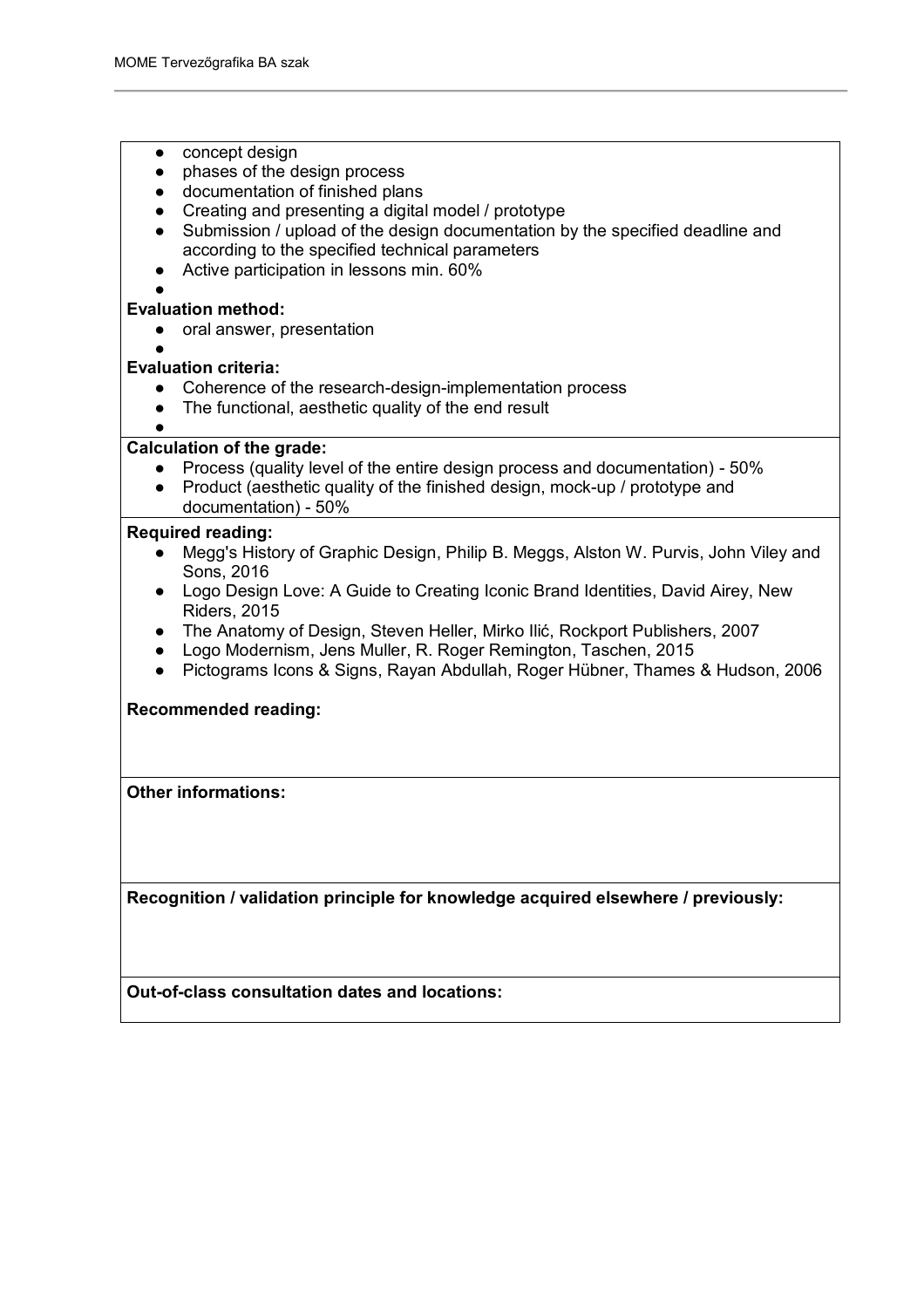# Task description

## *9\_25 Channel*

**Course:** Visual Identity 1. / Print **Supervisors:** Tamás Marcell László Herbszt **Guest teachers, lecturers:** Classmate Studio Balázs Vargha, András Monory Mész Peter Chef **Assignment:** February 8, 2022 1:40 PM **Course dates:** Tuesday 13: 40-16: 30 Thursday 13: 40–16: 30 **Location:** Online (B\_303)

### Topic

Visual positioning of a fictitious television channel and creating an offline image.

### **Content**

The target group of the image of the 9 25 television channel is primarily the 20-35 age group focusing on design and contemporary art. When designing the channel, it is especially important to create a functional graphic image that enables practical applications, but at the same time explicitly (!) Emphasizes contemporary graphic tendencies. The peculiarity of the visual concept of the channel is that the image of the channel is adjusted to the current trends every year. So it is necessary to create an image that allows for flexible changes, yet defines the fundamentals that make the channel unique and identifiable during current transformations.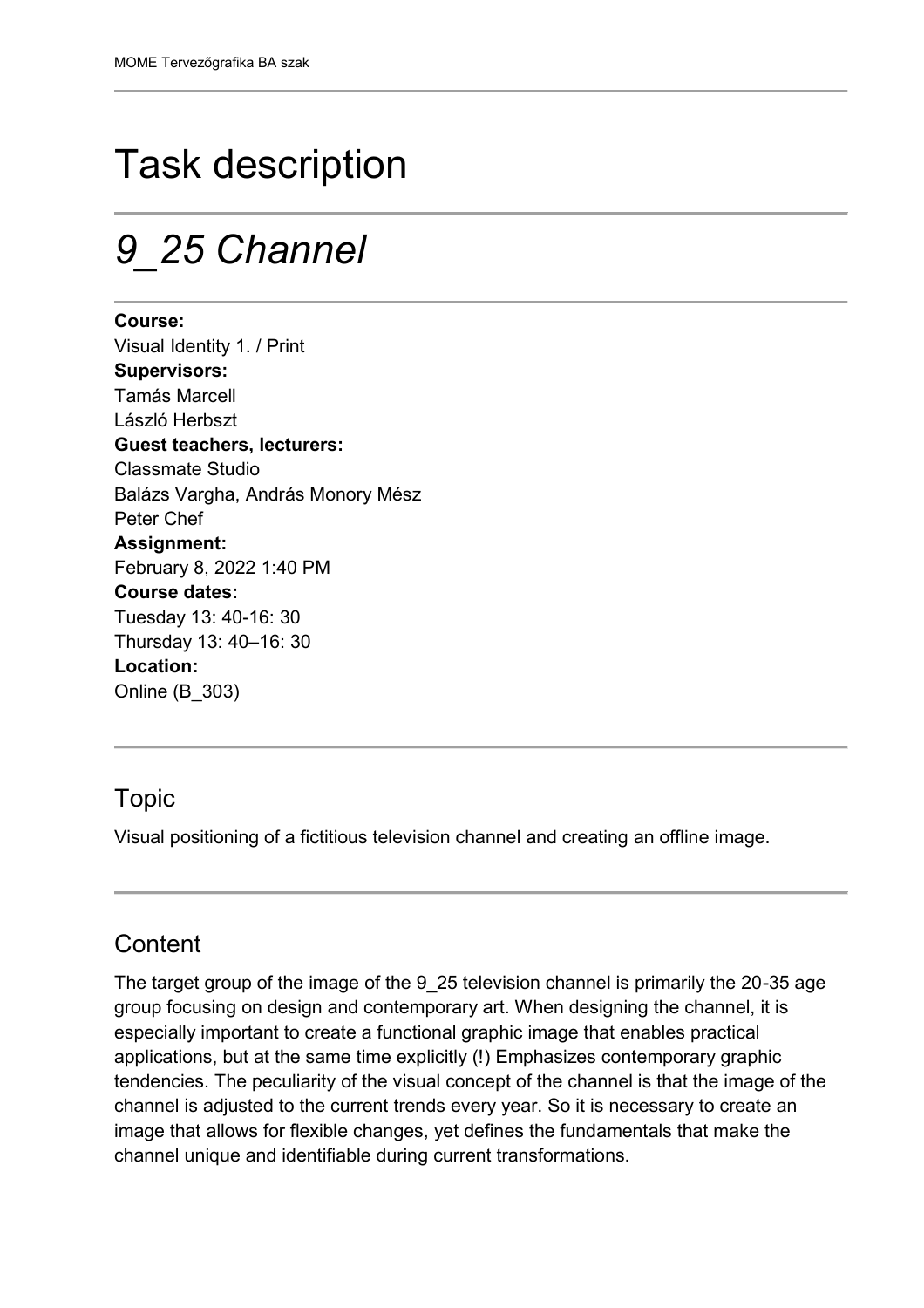### Task

The on-air (screen) image appearances of the 9\_25 television channel. black and white or color channel logo appearance logo positioning bug snipe promo endframe nex pointer end credit slide menu advertising sting image manual (font and color codes, summary of applications)

## Completion of the Task

The final result of the task must be prepared and presented by the end of the 5-week course. The whole period is divided into three basic stages, each ends with partial achievements:

#### **1. Topic Research**

- + Searching for, and analyzing background materials
- + Analytical collection of domestic and international examples

#### **2. Design Concept**

- + Content concept development
- + Defining media, visual interfaces
- + Integrating the elements of the concept into the system
- + Creating the visual character of the project
- = Preparation of sketch and visual plans that show the complete conceptual structure of the project

#### **3. Implementation**

- + Preparation of construction plans
- + Workshop
- + Visual designs